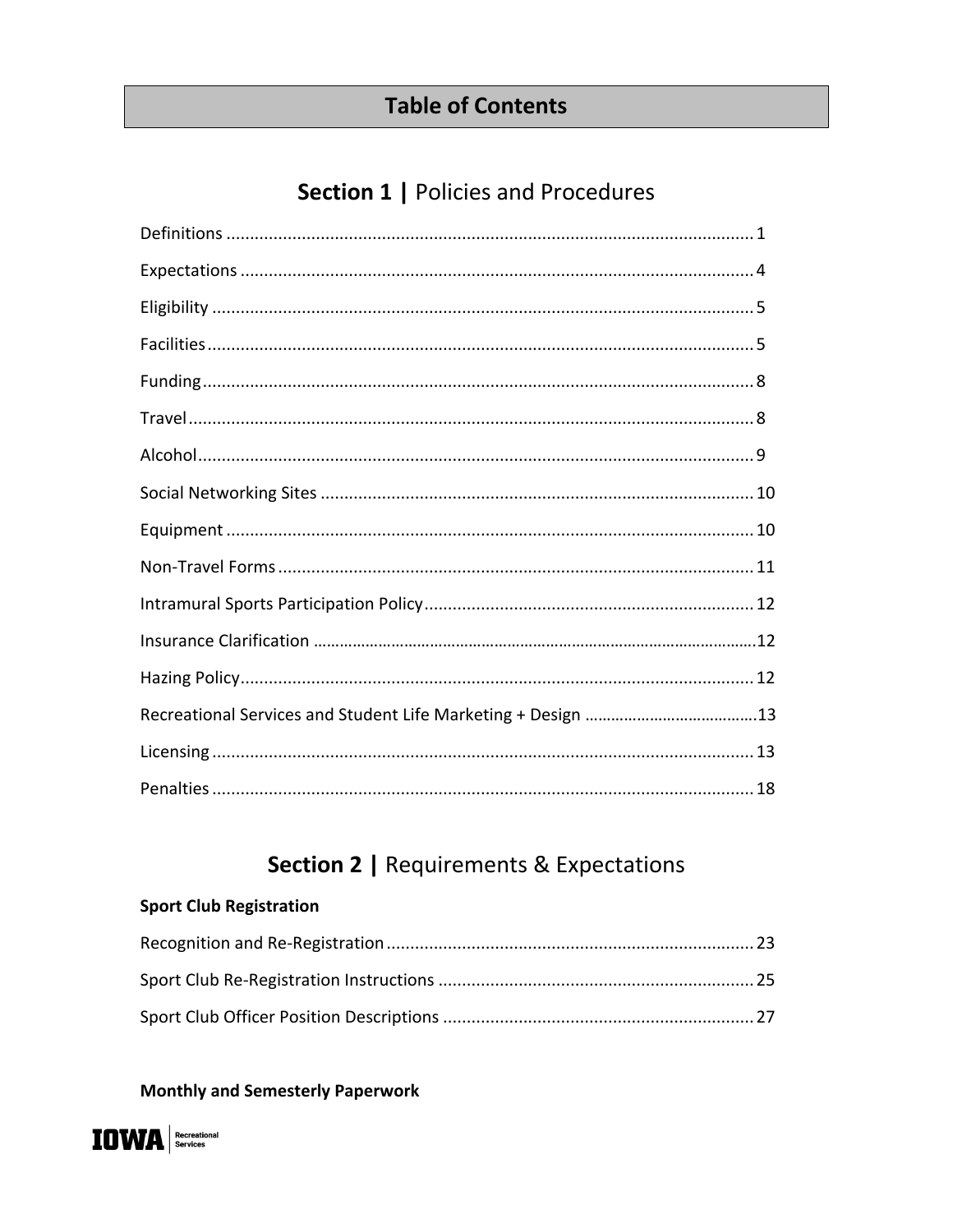## **Club Expectations and Discipline**

| Example of a Properly Completed Coach/Instructor Agreement 37 |  |
|---------------------------------------------------------------|--|

### **SCP Points System**

### **Risk Management**

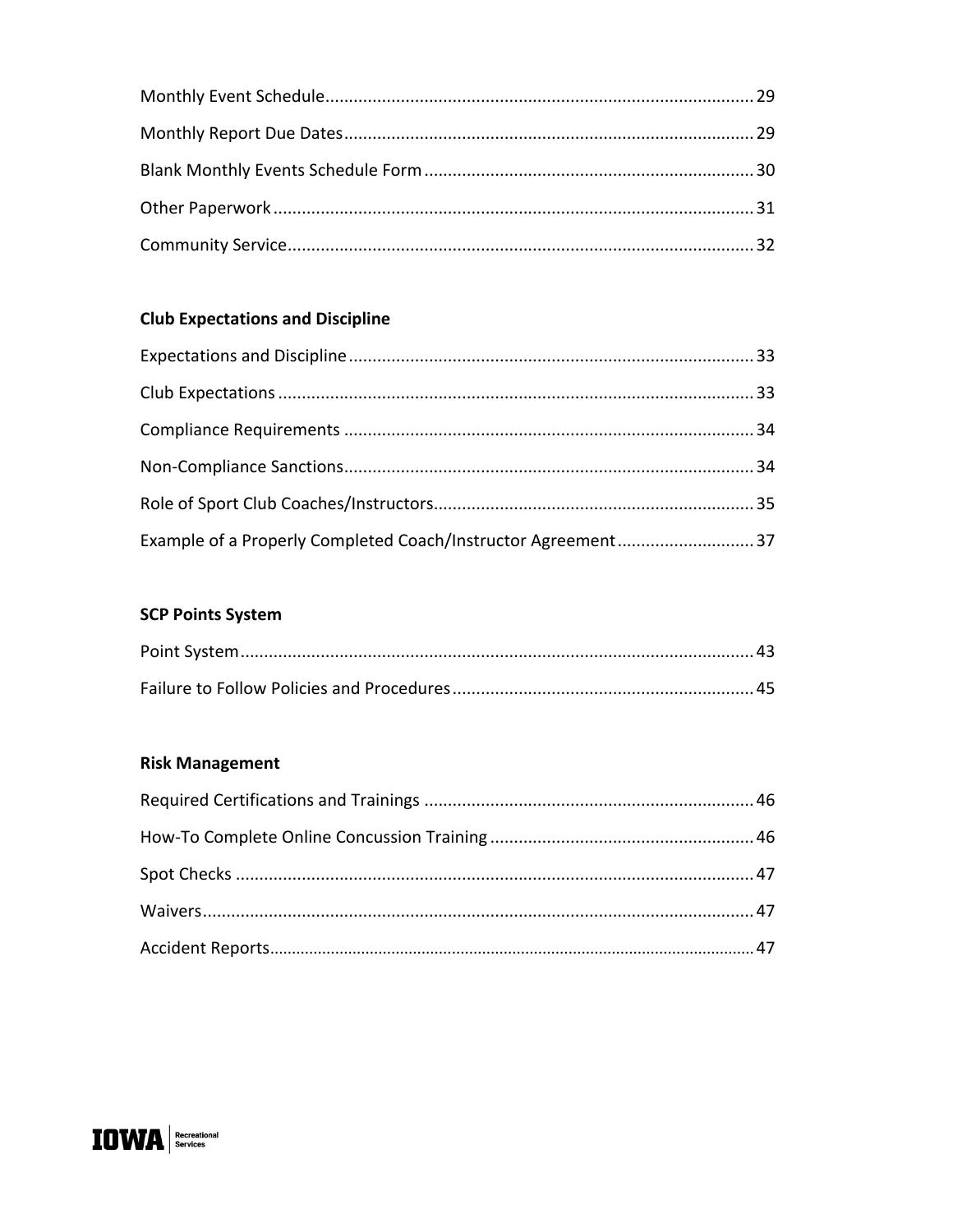# **Section 3 |** Sport Club Program

## **Quick Tips**

#### **Definitions and SCP Policies**

# **Section 4 |** Hazing and Liabilities

## **Quick Tips**

| Does the University of Iowa provide insurance for Sport Club members? 51 |  |
|--------------------------------------------------------------------------|--|

#### **Definitions and SCP Policies**

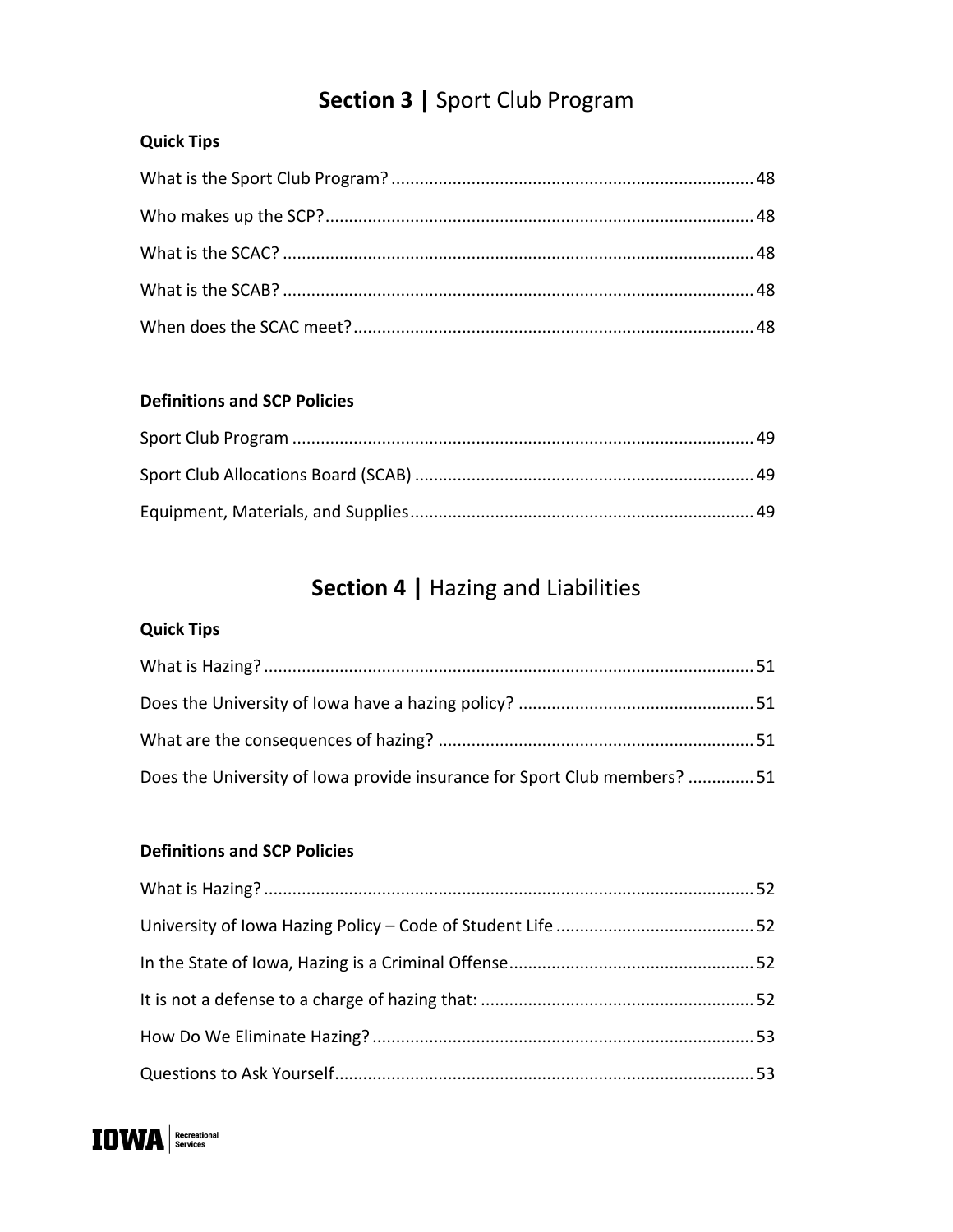|--|--|--|

#### **Insurance and Medical Considerations**

|--|

## **Section 5 |** Budget and Allocations

### **Quick Tips**

| When do I need to turn anything in or give my club's presentation?55    |  |
|-------------------------------------------------------------------------|--|
|                                                                         |  |
|                                                                         |  |
| What does the SCAB take into consideration when making allocations?55   |  |
|                                                                         |  |
| What other opportunities are there for additional University funding?55 |  |

#### **Definitions**

|--|--|

#### **Budget and Funding Requests**

Sport Club Allocations Board and Budget Hearings & Deliberations .......................57

### **How to Complete the Budget / Funding Request Process**

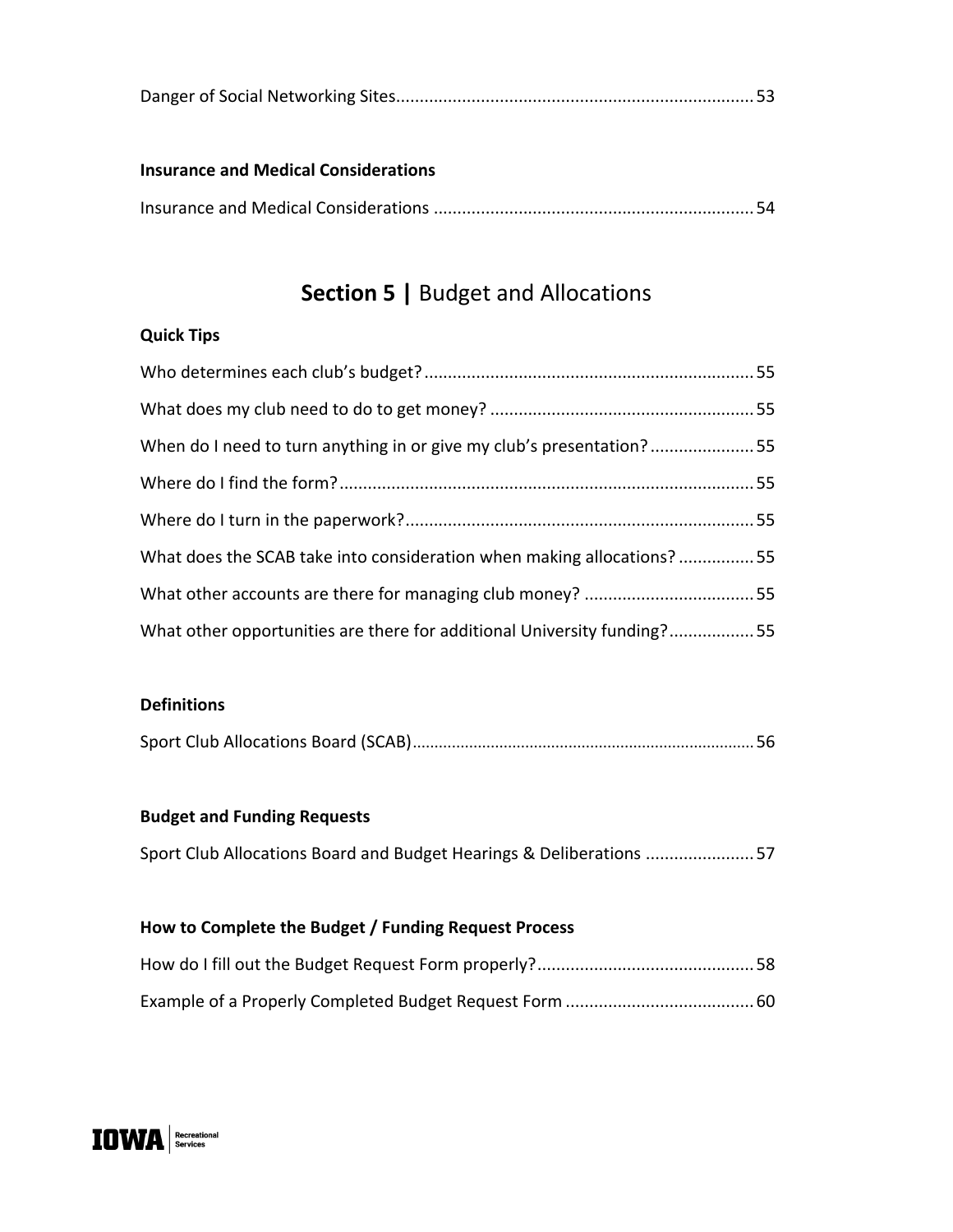## **Fundraising and Accounting**

### **Fundraising and Accounting**

### How to Navigate the Budget Hearing / Deliberation Process

## Section 6 | Non-Travel/Non-Coach Expenses

## **Quick Tips**

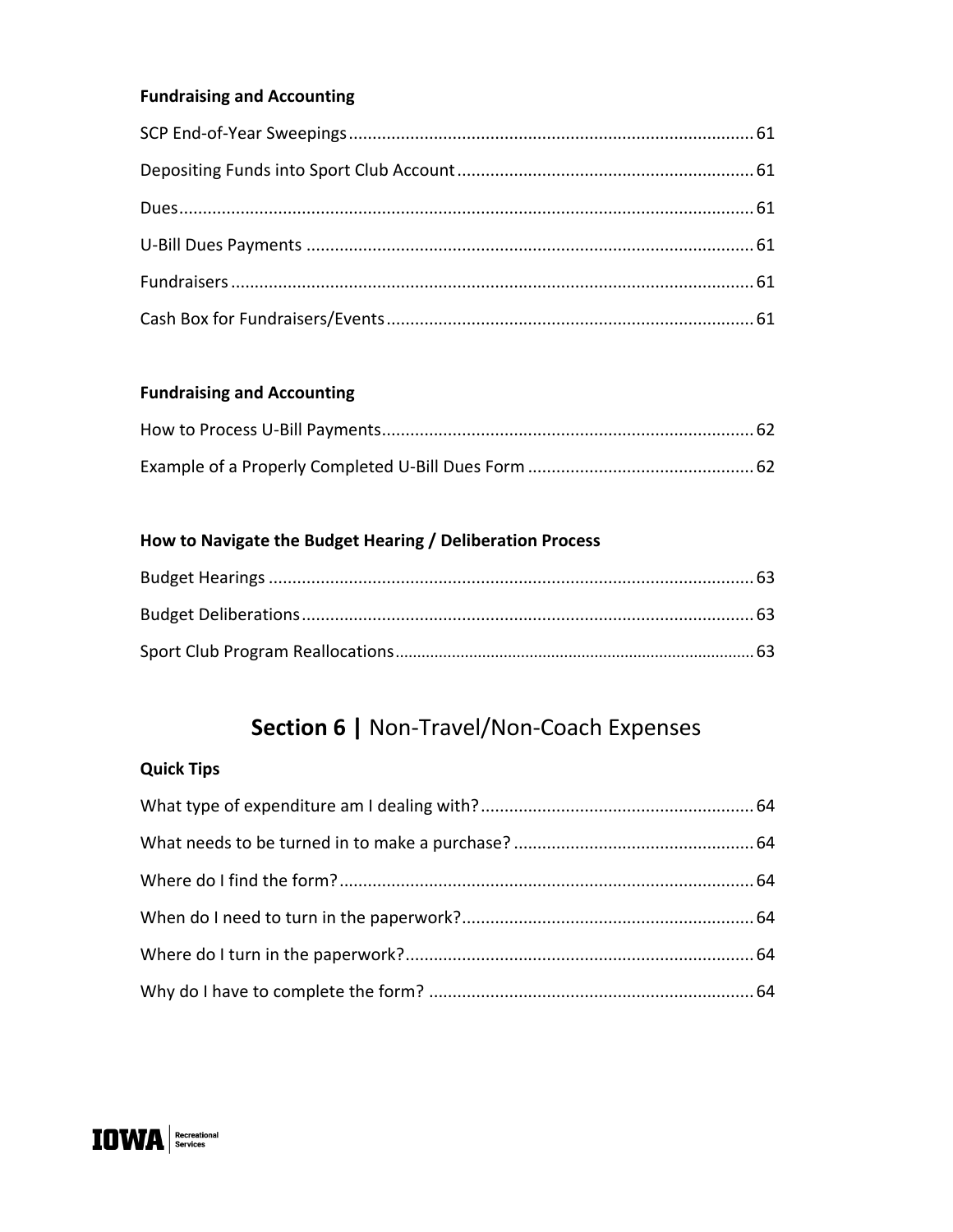#### **Definitions**

## **How to Complete the Request to Use Club Funds Form**

# **Section 7 |** Travel Expenses

### **Quick Tips**

#### **Definitions and SCP Policies**

|--|--|

#### **Basic Travel Timelines**

|--|--|--|--|--|--|

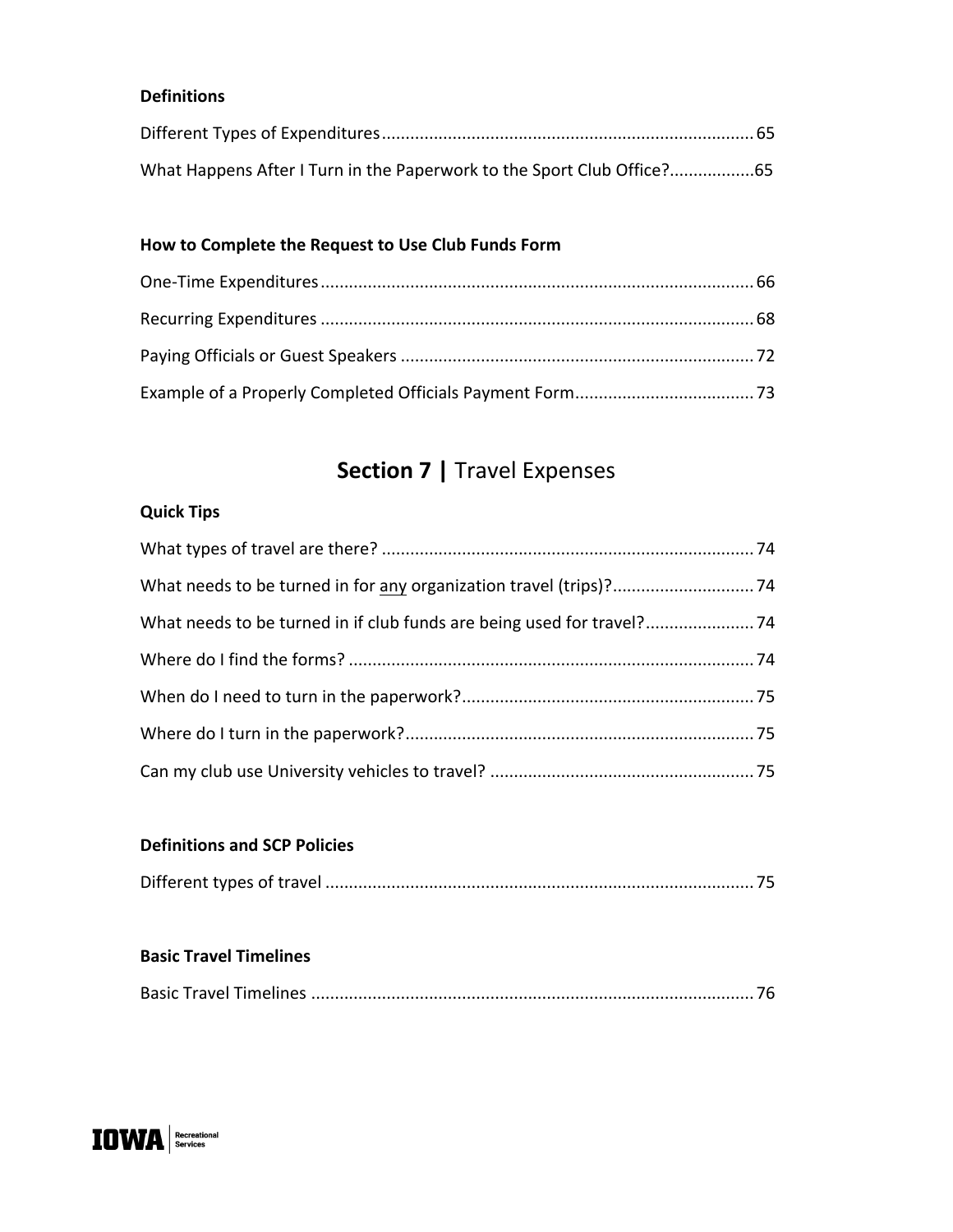| <b>How to Complete the Travel Process</b>                               |
|-------------------------------------------------------------------------|
|                                                                         |
|                                                                         |
|                                                                         |
| How to Complete the Pre-Travel Form For a Trip Not Using Club Funds 81  |
|                                                                         |
| How to Complete the Post Event Form                                     |
|                                                                         |
| Example of Properly Completed Sport Club Travel Reimbursement Request87 |
|                                                                         |

## **How to Reserve Fleet Services Vehicles**

| How Do I Get Club Members Authorized to Drive Fleet Services Vehicles? 88 |  |
|---------------------------------------------------------------------------|--|
|                                                                           |  |

# **Section 8 |** Facility Reservations & Hosting an Event

## **Quick Tips**

| What facilities are available for use from Recreational Services? 92 |  |
|----------------------------------------------------------------------|--|
|                                                                      |  |
|                                                                      |  |
|                                                                      |  |
|                                                                      |  |
|                                                                      |  |
|                                                                      |  |
|                                                                      |  |

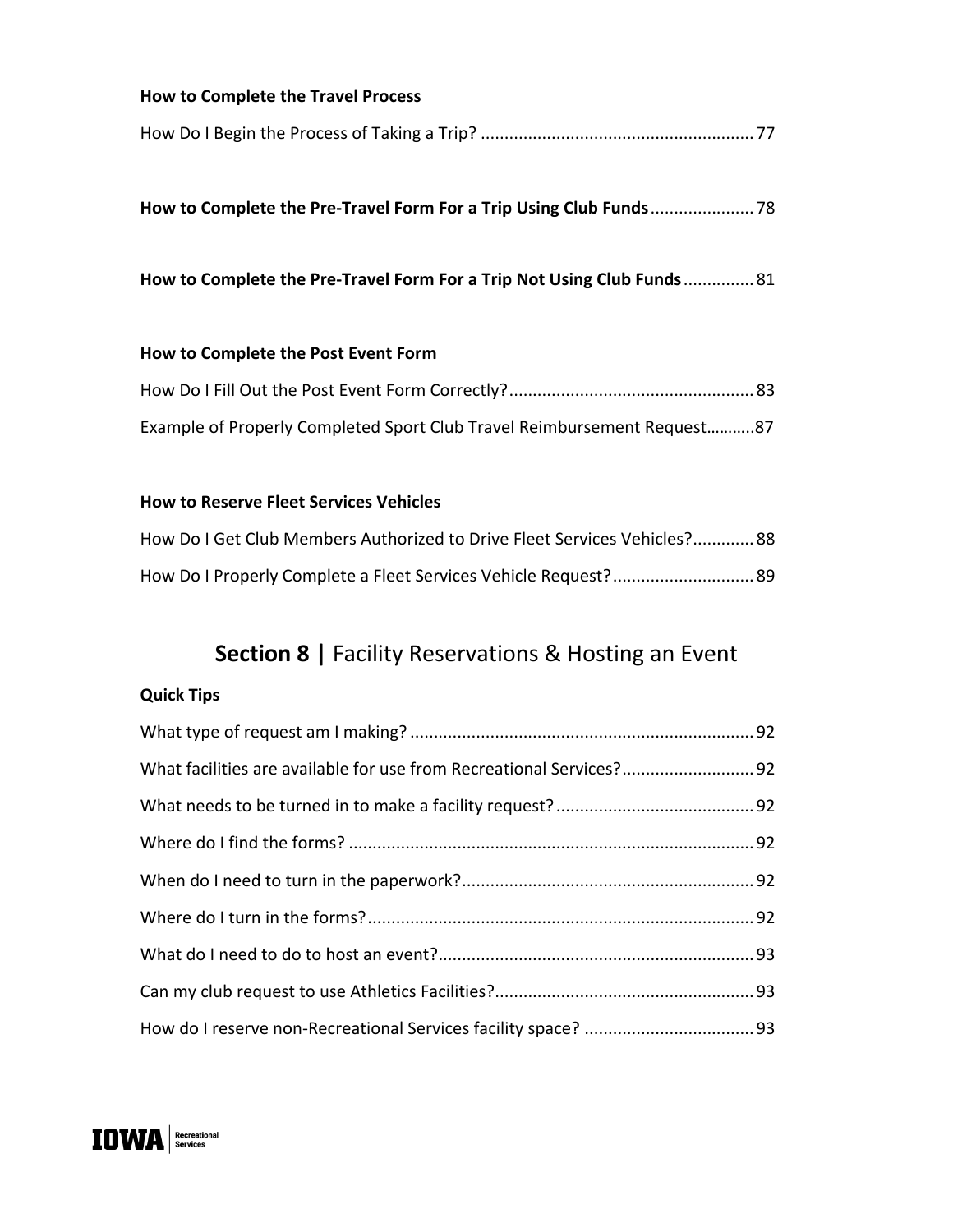#### **Definitions & SCP Policies**

#### **Club Expectations**

|--|--|

#### **How to Request Facility Space**

| What Happens After I Submit the Required Forms to the Sport Club Office?  97 |  |
|------------------------------------------------------------------------------|--|
|                                                                              |  |

#### **How to Complete a Facility Request Form**

|--|--|

#### **How to Complete a Post Event Form**

How Do I Fill Out the Post Event Form Correctly......................................................99

# **How do I request an Athletic Trainer for my club's event?** How do I pay for the Athletic Trainer who attended my club's event?....................100

**Suggested Special Events Checklist**................................................................................102

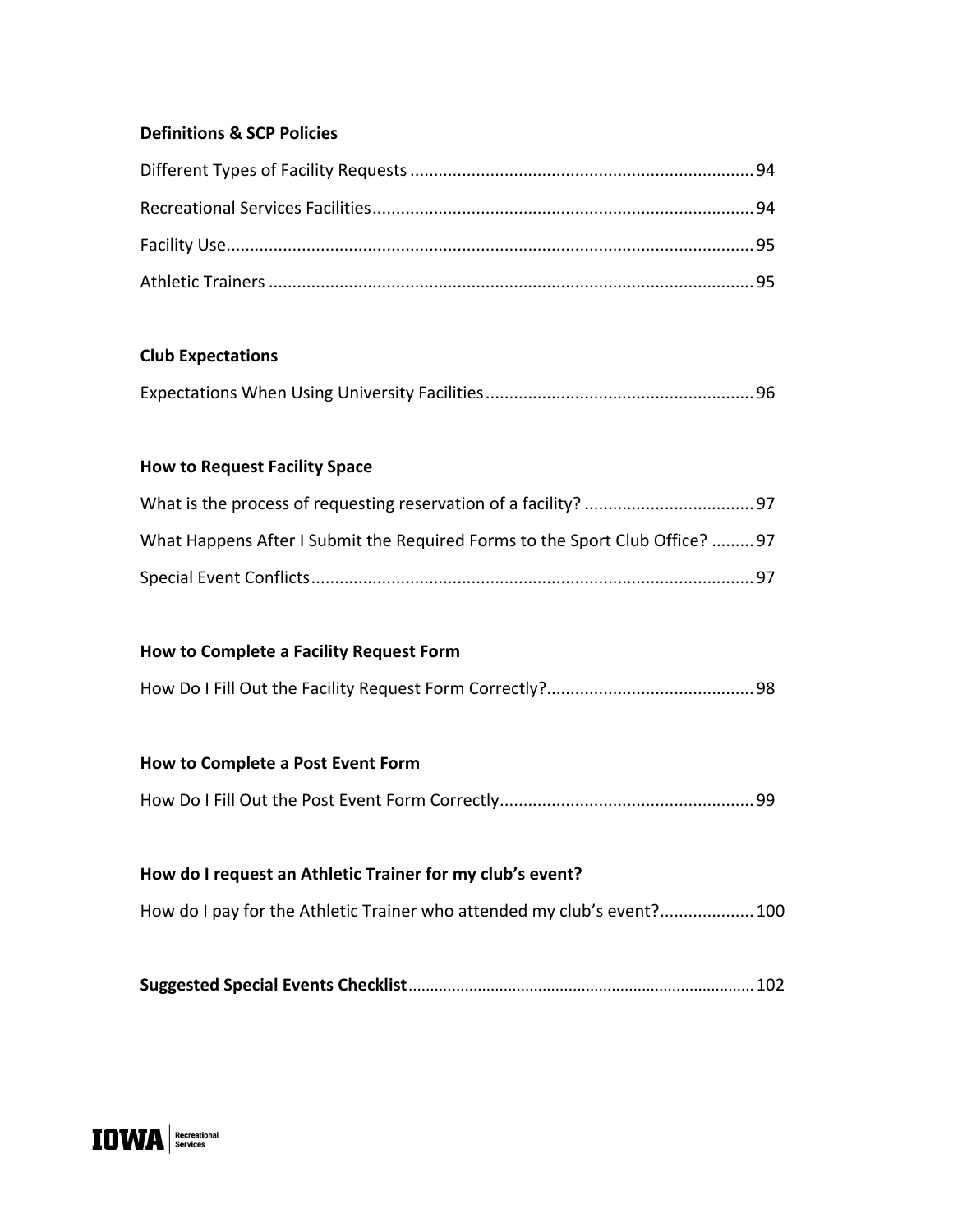## **Introduction**

### *Recent policy changes will appear in highlighted and italicized font.*

### **University of Iowa Recreational Services Mission Statement**

The University of Iowa Recreational Services mission is "To provide diverse recreational experiences that encourage active lifestyles." We accomplish our mission by the following key strategic areas.

- *Student Learning and Engagement*  Create opportunities that encourage active learning, involvement and discovery.
- *Global Understanding and Diversity* Develop inclusive opportunities that increases knowledge, experience, appreciation and respect of various perspectives.
- *Communication and Collaboration* Develop partnerships which support purposeful communication, collaboration and mutual understanding.
- *Assessment* Evaluate satisfaction, effectiveness and outcomes to improve programs, services, facilities and initiatives.
- *Personnel* Provide competitive salaries and developmental opportunities to recruit, retain, and reward excellent employees.
- *Resource Management* Secure, invest and utilize resources to enhance programs, services, facilities and initiatives.
- *Facilities* Maintain, renovate and construct state-of-the-art facilities to enhance learning and encourage community. Projects demonstrate an appreciation for aesthetics, sustainability, and safety.

## **What is a Sport Club?**

A Sport Club is a registered student organization that competes in athletic contests against other University club teams regionally and nationally. Sport Clubs practice weekly during the academic-year and travel throughout Iowa and the nation to compete in tournaments and matches.

## **Sport Club Program Organization Requirements & Application Process**

Admission into the Sport Club Program at the University of Iowa as part of Recreational Services is determined each year by the Recreational Services Sport Programs staff in conjunction with the Office of Leadership, Service, and Civic Engagement (LSCE). Groups wishing to return as Sport Clubs must meet the requirements for being a Sport Club in good standing according to the policies and procedures outlined in this Guidebook.

To be a member of the Sport Club Program, a student organization must meet all the following guidelines:

- Meet the expectations of the Sport Club Program and Recreational Services, as outlined in this document *and any additional annual club agreements.*
- Have an active Sport Club membership of ten or more members. All members must be currently enrolled students at the University of Iowa.

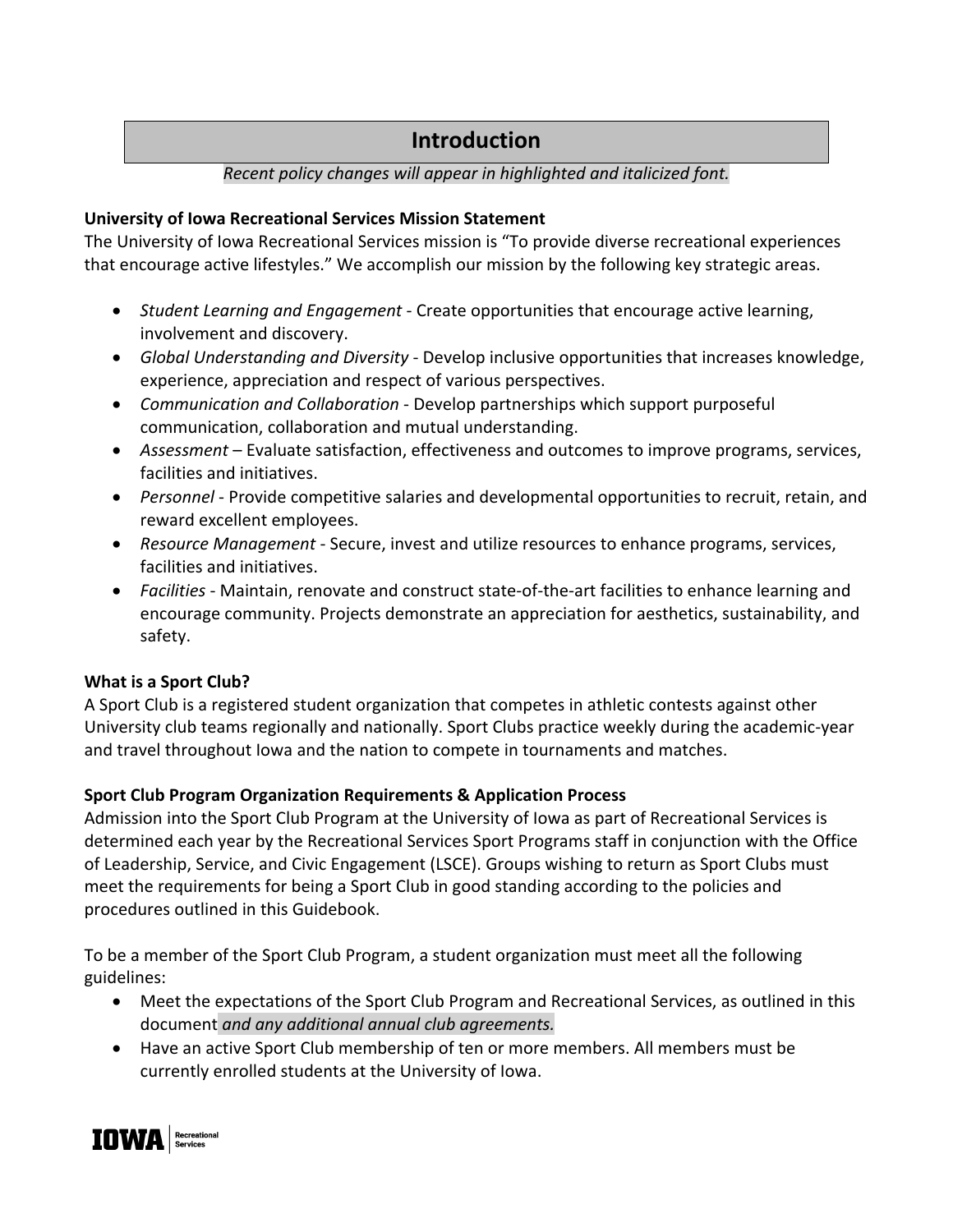- Must compete in a minimum of two contests per academic year including one contest outside of Johnson County
	- $\circ$  Must be competing against a group or club outside the University of Iowa
	- o Must send at least four members (does not include coaches/instructors)
	- $\circ$  The event must be competitive in nature, in which there are winners and losers
	- $\circ$  Submit proper pre- and post-travel paperwork for trips outside Johnson County
- Remain in good standing with the University, Recreational Services, and Sport Programs
- Have four officers (President, Vice-President, Treasurer, Travel Officer) willing to dedicate time and effort into effectively and efficiently running club operation. The President, Vice President, or Treasurer may also serve as the Travel Officer. Officers are to be elected in early-April for the following school year to allow proper transition between outgoing and incoming officers.
- Club officers (President, Vice-President, Treasurer, Travel Officer) attend Fall and Spring Sport Club Officer Training meetings.
- Demonstrate proficient club leadership, including proper submission of paperwork and meeting other requirements of the Sport Club Program (returning clubs only).
- Have proper transition materials to help new club leadership function efficiently and effectively (returning clubs only).
- Require members to pay dues of at least \$50/semester or \$100/year.

Additional reasons for an organization not gaining or retaining admittance into the Sport Club Program include but are not limited to:

- Non-existent or demonstration of ineffective student leadership.
- Decline in student interest and support.
- Demonstration of club mismanagement.
- Inability to abide by Sport Club, Recreational Services, and University policies and procedures.
- Violation(s) of Recreational Services and/or University facility policies.
- Inability of the Sport Club Program as part of Recreational Services to benefit the club through staff expertise or facility space.
- Purpose or goals no longer compatible with the goals and mission Recreational Services.

## **Sport Programs Staff**

The University of Iowa Recreational Services employs four full-time staff members to oversee the Intramural Sports, Sport Club, and Sport Camp Programs. These four full-time staff members include an Associate Director, two Assistant Directors, and a Coordinator. Each club will be assigned oversight of one of the Assistant Directors of Sport Programs. Each club's assigned Assistant Director serves as a resource for the club to make sure club leadership understands requirements of the program and can help club leadership accomplish goals that the club has. Club officers are required to meet at least twice a semester with their assigned Assistant Director and should always consider them a place they can turn to get answers to questions they have. The Sport Programs staff is here to help clubs succeed, while making sure clubs meet Sport Club Program and University requirements.

Sport Programs Supervisors are students that are employed part-time by the Sport Programs office, and supervise Intramural Sports and Sport Club events, as well as conduct spot checks during Sport Club practices. *Lead Supervisors* help to answers questions of clubs, collect/review paperwork, and

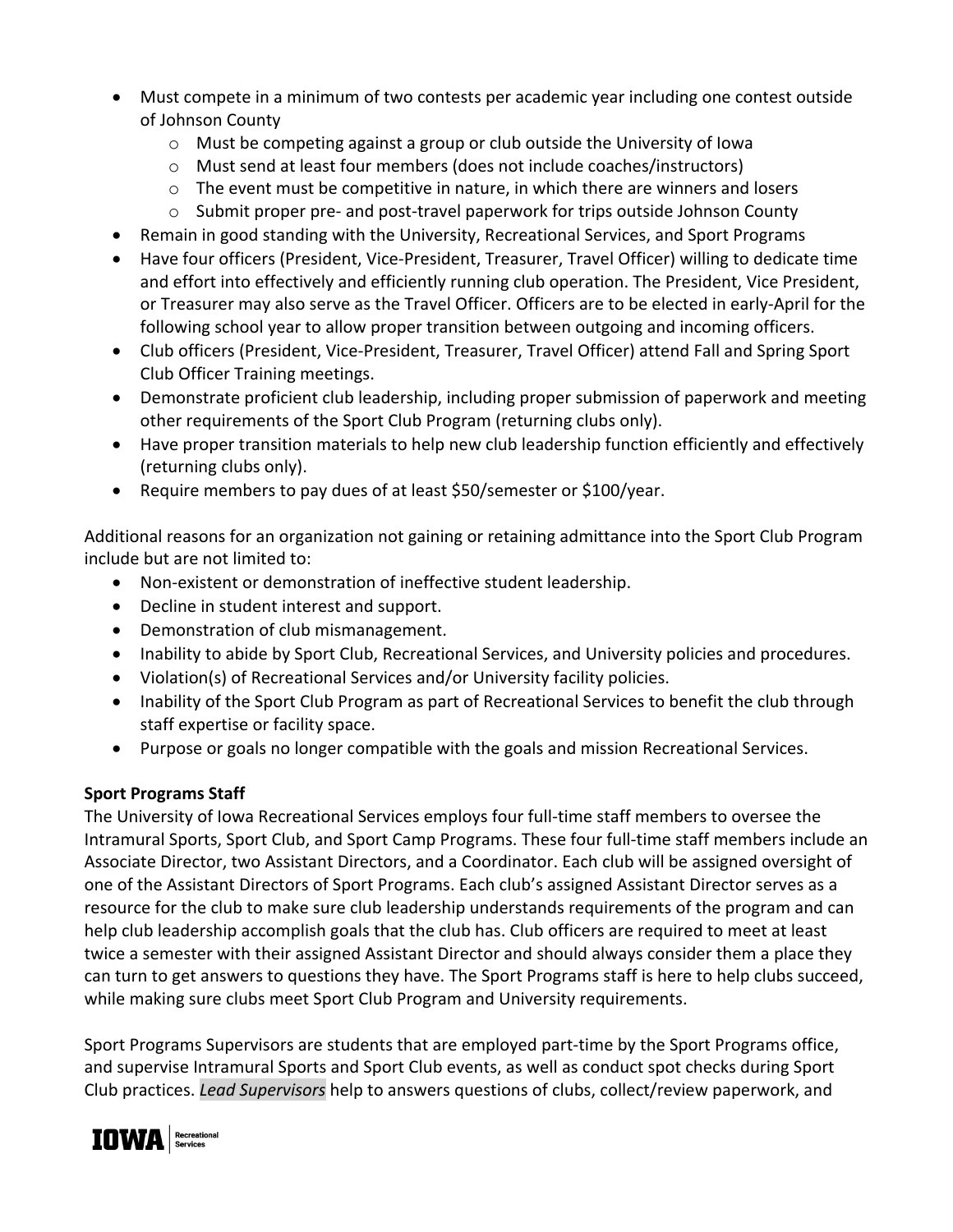gather information about clubs. The *Lead Supervisors* serve as an extension of the Sport Programs Office to help facilitate the communication between the full-time staff and the student leaders of the clubs. Clubs are required to provide information requested by the *Lead Supervisors* by the deadline provided during the inquiry.

#### **Sport Programs Office**

The Sport Programs Office is designed to help clubs function appropriately. The following services are available through the Sport Programs Office:

- Administrative assistance and guidance
- Practice and game facility reservations
- Equipment purchase, storage and check-out
- Budget tracking
- Photocopying and faxing
- Fundraising assistance
- Event hosting
- Travel reimbursement processing
- Publicity and promotion

The Sport Programs Office is located in E216 Field House.

#### **Contact Information and Important Websites**

Assistant Director of Sport Programs Matt Schaefer

Phone: 319-467-0602

E-Mail: matthew-schaefer-1@uiowa.edu

| <b>Assistant Director of Sport Programs</b> | Vacant as of July 16 |
|---------------------------------------------|----------------------|
|                                             | Phone: TBD           |
|                                             | E-Mail: TBD          |

Coordinator of Sport Programs Chris Spencer

Phone: 319-467-1922

E-Mail: Christopher-Spencer@uiowa.edu

Associate Director of Sport Programs Tommy Schorer

(319) 335-8032

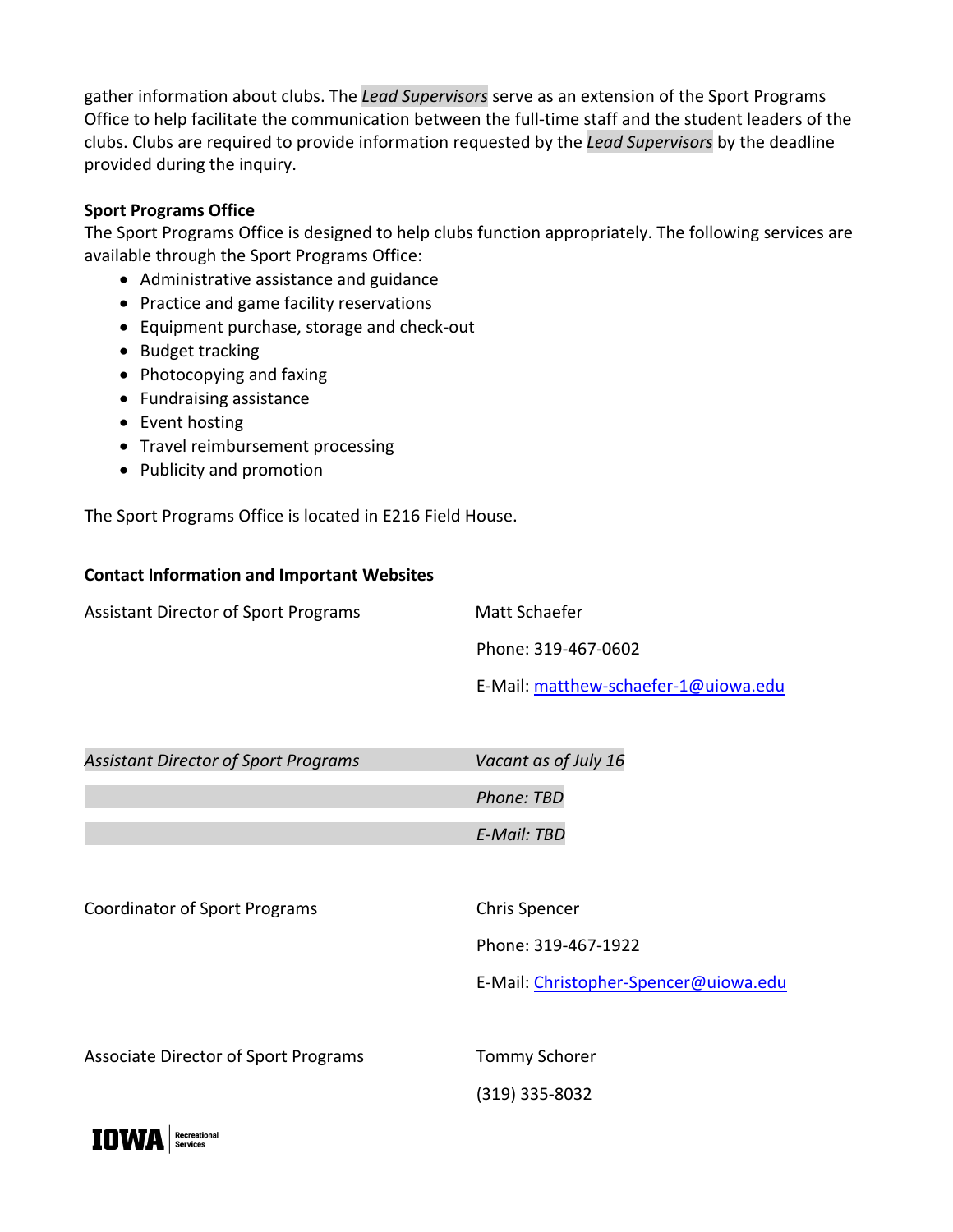|                                                    | thomas-schorer@uiowa.edu                     |
|----------------------------------------------------|----------------------------------------------|
| Senior Associate Director of Recreational Services | <b>Brian Baxter</b>                          |
|                                                    | $(319)$ 335-8313                             |
|                                                    | brian-baxter@uiowa.edu                       |
|                                                    |                                              |
| <b>Director of Recreational Services</b>           | JT Timmons                                   |
|                                                    | $(319)$ 335-9286                             |
|                                                    | jt-timmons@uiowa.edu                         |
|                                                    |                                              |
| Field House Member Services Desk                   | (319) 335-9847                               |
| Hawkeye Tennis & Recreation Complex                | $(319)$ 384-1215                             |
| <b>Campus Recreation &amp; Wellness Center</b>     | (319) 335-9293                               |
| <b>Recreational Service Rain Line</b>              | (319) 333-7032                               |
| Sport Clubs Website                                | recserv.uiowa.edu/sport-clubs                |
| <b>Engage Website</b>                              | uiowa.campuslabs.com/engage                  |
| <b>Mass Email Request</b>                          | https://apps.its.uiowa.edu/dispatch/massmail |

#### **Sport Club Guidebook**

This Sport Club Guidebook contains policies and guidelines to be followed by all clubs currently affiliated with, or those requesting to be affiliated with, the University of Iowa Sport Club Program. This guidebook serves as a guide for club participants and officers in the daily management of their respective clubs. This guidebook should be used as a resource for all questions regarding conducting club business.

Sport Clubs are subject to discipline and even suspension from the Sport Club Program for not following the rules and regulations set forth in this Guidebook. Recreational Services governs these policies and procedures. Violations of a serious nature may be sent to the *Office of Student Accountability.*

#### **Sport Club Webpage**

The sport club webpage *recserv.uiowa.edu/sport-clubs* is available as a resource for Sport Clubs to not only advertise their individual club, but also to access all the forms needed to conduct sport club business. There are resources available to aide sport clubs in planning events, traveling, or finding important information from other campus departments.